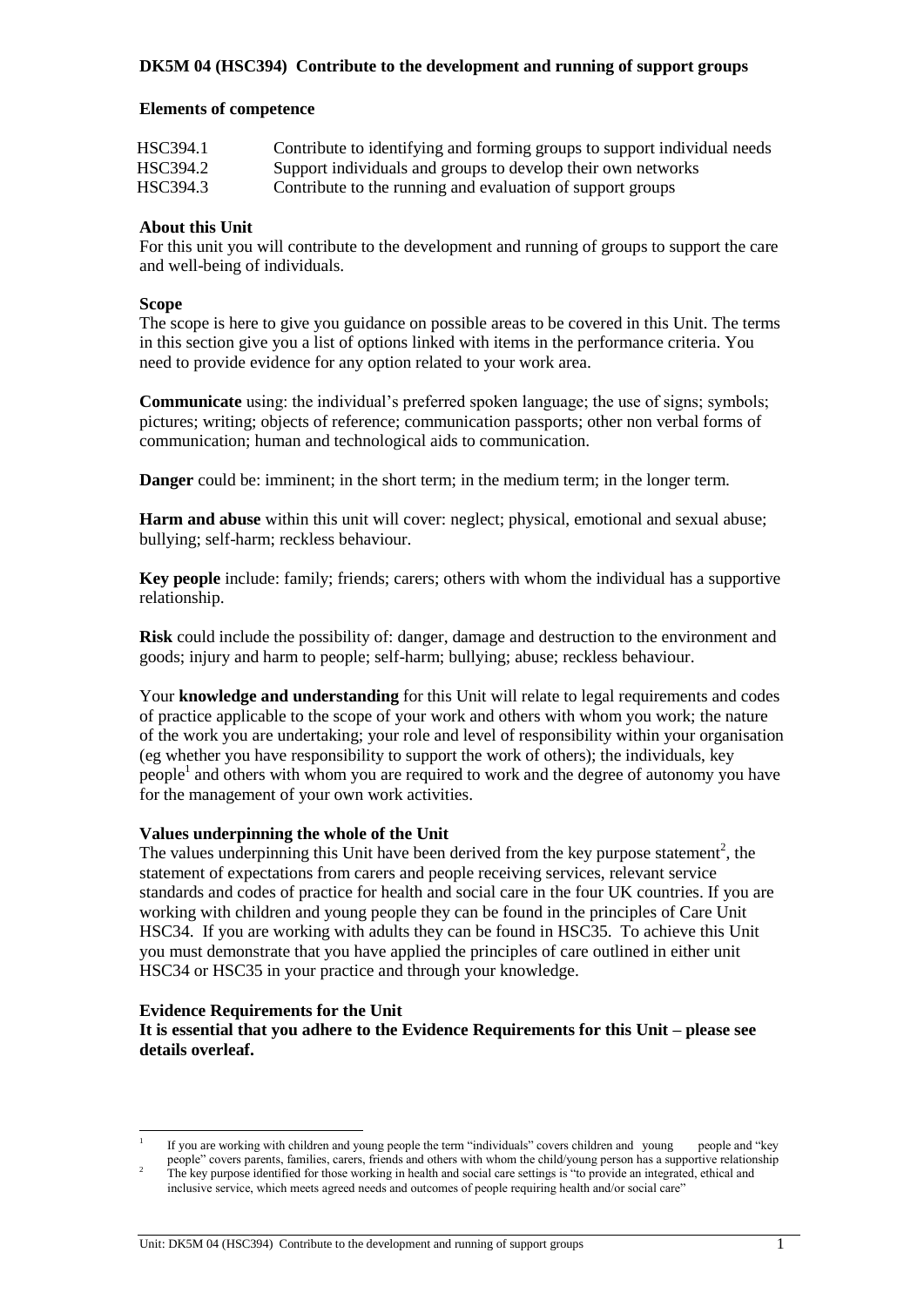| SPECIFIC EVIDENCE REQUIREMENTS FOR THIS UNIT                                                                                                                                                                                                                                                                                                                                                                                                                                                                                                                                                                                                                                                                                                                                                                                                                                                                                                                                                                                                                                                                                                             |
|----------------------------------------------------------------------------------------------------------------------------------------------------------------------------------------------------------------------------------------------------------------------------------------------------------------------------------------------------------------------------------------------------------------------------------------------------------------------------------------------------------------------------------------------------------------------------------------------------------------------------------------------------------------------------------------------------------------------------------------------------------------------------------------------------------------------------------------------------------------------------------------------------------------------------------------------------------------------------------------------------------------------------------------------------------------------------------------------------------------------------------------------------------|
| <b>Simulation:</b>                                                                                                                                                                                                                                                                                                                                                                                                                                                                                                                                                                                                                                                                                                                                                                                                                                                                                                                                                                                                                                                                                                                                       |
| Simulation is <b>NOT</b> permitted for any part of this unit.                                                                                                                                                                                                                                                                                                                                                                                                                                                                                                                                                                                                                                                                                                                                                                                                                                                                                                                                                                                                                                                                                            |
| The following forms of evidence ARE mandatory:                                                                                                                                                                                                                                                                                                                                                                                                                                                                                                                                                                                                                                                                                                                                                                                                                                                                                                                                                                                                                                                                                                           |
| Direct Observation: Your assessor or an expert witness must observe you in real<br>work activities which provide a significant amount of the performance criteria for<br>most of the elements in this unit. For example your assessor may observe you during<br>the planning stages for the group, as you discuss the aims and objectives with other<br>workers, or you may be working alongside another professional who can provide<br>evidence of your participation in the group.<br>Reflective Account/professional discussion: These will be a description of your<br>practice in particular situations. You could keep an account of the planning,<br>implementation and evaluation of the group in which you analyse the process and<br>explain what you did and why you did it, you should include reference to theoretical<br>perspectives on group work as part of this account.                                                                                                                                                                                                                                                              |
| Competence of performance and knowledge could also be demonstrated using a variety<br>of evidence from the following:                                                                                                                                                                                                                                                                                                                                                                                                                                                                                                                                                                                                                                                                                                                                                                                                                                                                                                                                                                                                                                    |
| Questioning/professional discussion: May be used to provide evidence of<br>knowledge, legislation, policies and procedures which cannot be fully evidenced<br>through direct observation or reflective accounts. In addition the assessor/expert<br>witness may also ask questions to clarify aspects of your practice.<br>Expert Witness: A designated expert witness may provide direct observation of<br>٠<br>practice, questioning, professional discussion and feedback on reflective accounts.<br>Witness testimony: Can be a confirmation or authentication of the activities<br>٠<br>described in your evidence which your assessor has not seen. This could be provided<br>by a work colleague or group member.<br><b>Products:</b> Diary evidence of day to day practice, recordings of group sessions,<br>٠<br>minutes of planning meetings.<br>You need not put confidential records in your portfolio, they can remain where they<br>are normally stored and be checked by your assessor and internal verifier. If you do<br>include them in your portfolio they should be anonymised to ensure confidentiality.<br><b>GENERAL GUIDANCE</b> |
| Prior to commencing this unit you should agree and complete an assessment plan<br>with your assessor which details the assessment methods you will be using, and the<br>tasks you will be undertaking to demonstrate your competence.<br>Evidence must be provided for ALL of the performance criteria ALL of the<br>٠<br>knowledge and the parts of the scope that are relevant to your job role.<br>The evidence must reflect the policies and procedures of your workplace and be<br>٠<br>linked to current legislation, values and the principles of best practice within the Care<br>Sector. This will include the National Service Standards for your areas of work and<br>the individuals you care for.<br>All evidence must relate to your own work practice.                                                                                                                                                                                                                                                                                                                                                                                    |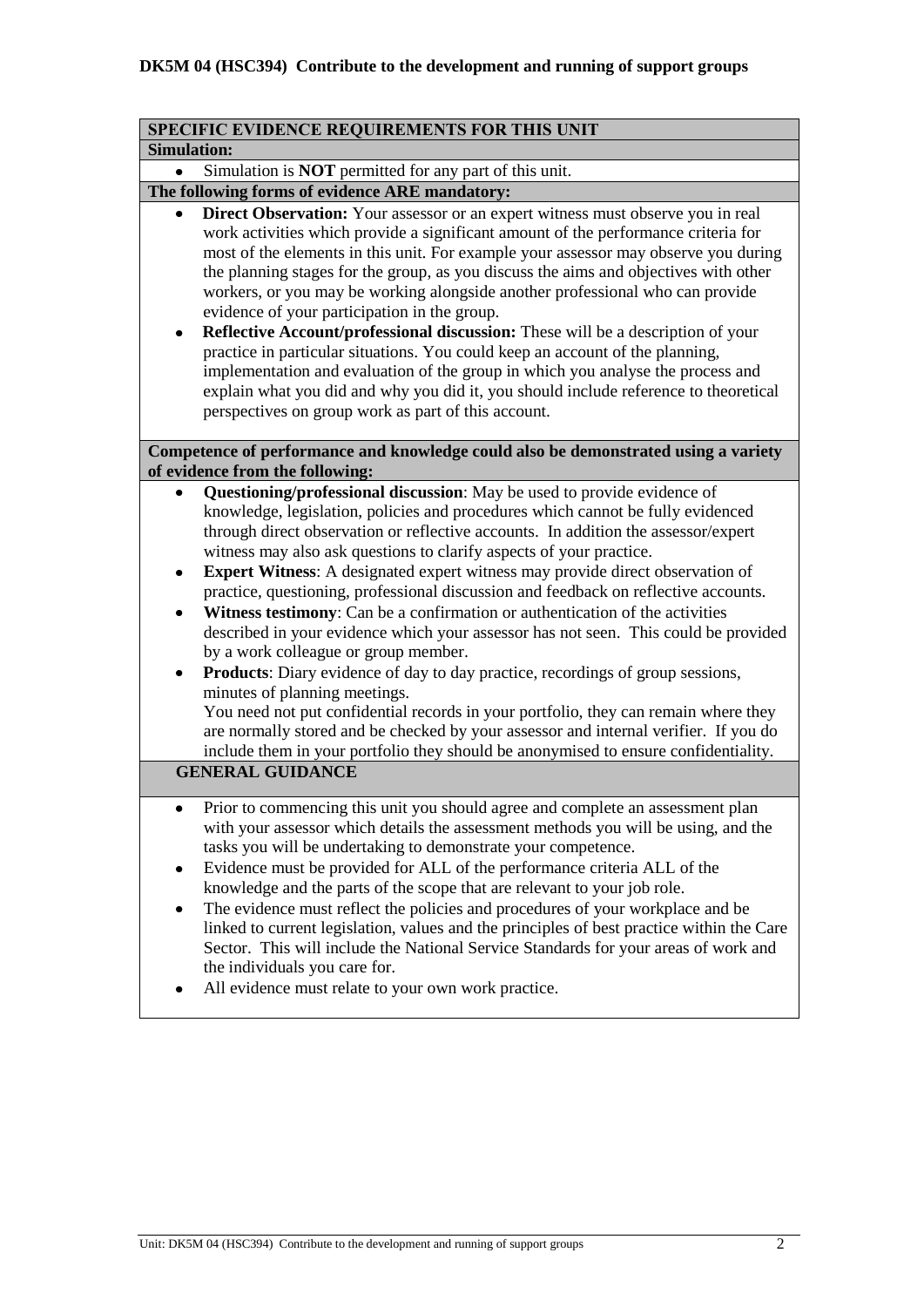# **KNOWLEDGE SPECIFICATION FOR THIS UNIT**

Competent practice is a combination of the application of skills and knowledge informed by values and ethics. This specification details the knowledge and understanding required to carry out competent practice in the performance described in this unit.

When using this specification **it is important to read the knowledge requirements in relation to expectations and requirements of your job role**.

**You need to provide evidence for ALL knowledge points listed below. There are a variety of ways this can be achieved so it is essential that you read the 'knowledge evidence' section of the Assessment Guidance.**

|                          | You need to show that you know, understand and can apply in                                                                                                                                                                                                                                                                                                                                                                                                                      | <b>Enter Evidence</b> |
|--------------------------|----------------------------------------------------------------------------------------------------------------------------------------------------------------------------------------------------------------------------------------------------------------------------------------------------------------------------------------------------------------------------------------------------------------------------------------------------------------------------------|-----------------------|
| practice:                |                                                                                                                                                                                                                                                                                                                                                                                                                                                                                  | <b>Numbers</b>        |
| <b>Values</b>            |                                                                                                                                                                                                                                                                                                                                                                                                                                                                                  |                       |
| $\mathbf{1}$             | Legal and organisational requirements on equality, diversity,<br>discrimination, rights, confidentiality and sharing of information<br>when contributing to the development and running of support<br>groups.                                                                                                                                                                                                                                                                    |                       |
| $\overline{2}$           | how to provide active support and place the preferences and best<br>interests of the group and its members at the centre of everything<br>you do, whilst enabling group members to take responsibility (as<br>far as they are able and within any restrictions placed upon them)<br>and make and communicate their own decisions about how the<br>group should be developed and run.                                                                                             |                       |
| 3                        | How to work in partnership with individuals, key people and those<br>within and outside your organisation to support the development<br>and running of support groups that will meet individual and<br>community needs.                                                                                                                                                                                                                                                          |                       |
| $\overline{\mathcal{A}}$ | Methods that are effective, in supporting groups to be inclusive,<br>respect the diversity of group members and deal with, and<br>challenge discrimination appropriately.                                                                                                                                                                                                                                                                                                        |                       |
|                          | Legislation and organisational policy and procedures                                                                                                                                                                                                                                                                                                                                                                                                                             |                       |
| 5                        | Codes of practice and conduct, and standards and guidance relevant<br>to your own roles and the roles, responsibilities, accountability and<br>duties of others when contributing to the development and running<br>of support groups.                                                                                                                                                                                                                                           |                       |
| 6                        | Current local, national and European legislation and organisational<br>requirements, procedures and practices for:<br>data protection, including recording, reporting, storage,<br>(a)<br>security and sharing of information<br>(b)<br>health and safety<br>risk assessment and management<br>(c)<br>protecting individuals from danger, harm and abuse<br>(d)<br>development and running of support groups<br>(e)<br>working with others to provide integrated services<br>(f) |                       |
| 7                        | Practice and service standards relevant to your work setting and<br>related to the development and running of support groups.                                                                                                                                                                                                                                                                                                                                                    |                       |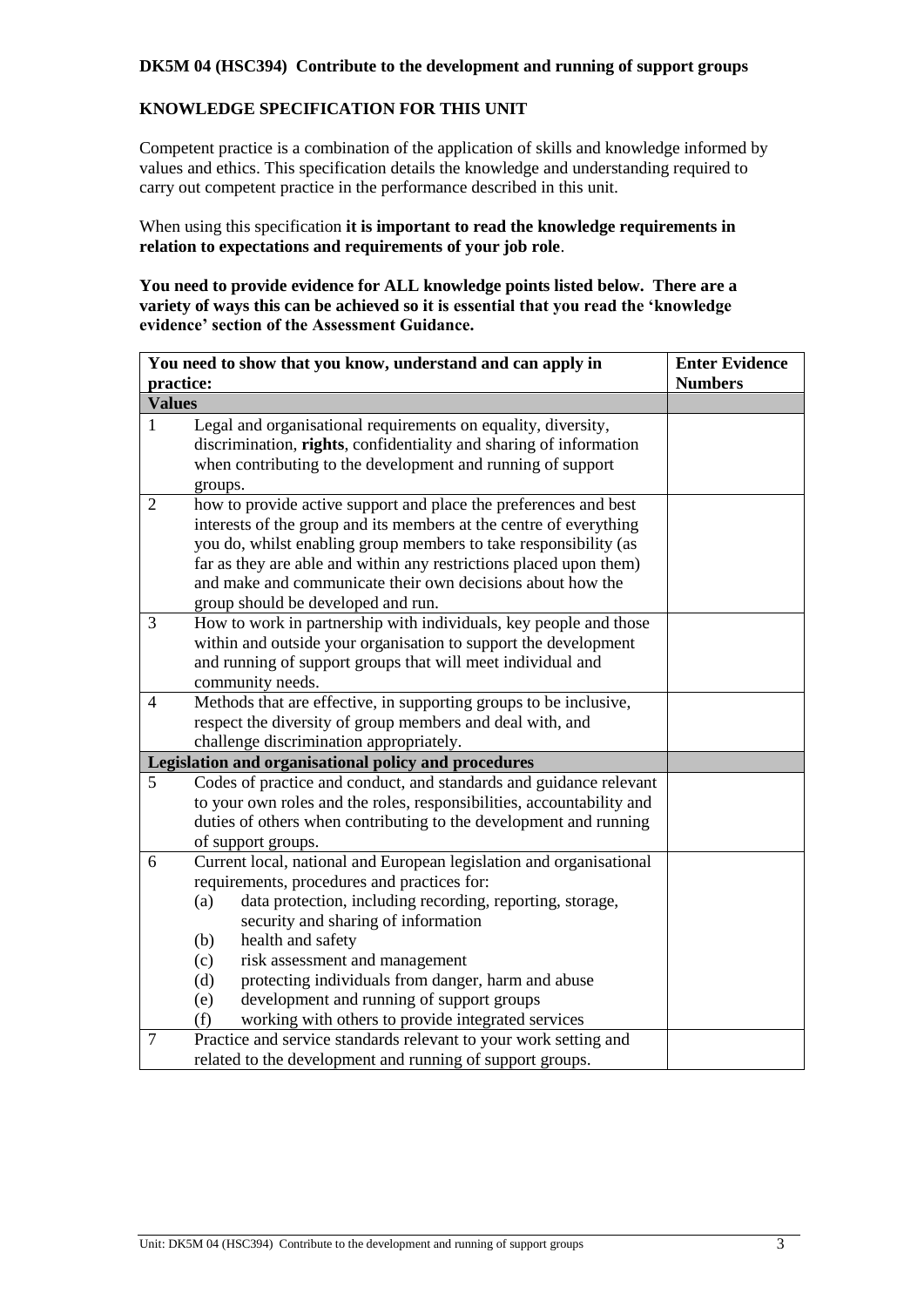|           | You need to show that you know, understand and can apply in                                                                                                                                                                                          | <b>Enter Evidence</b> |
|-----------|------------------------------------------------------------------------------------------------------------------------------------------------------------------------------------------------------------------------------------------------------|-----------------------|
| practice: |                                                                                                                                                                                                                                                      | <b>Numbers</b>        |
|           | Theory and practice                                                                                                                                                                                                                                  |                       |
| 8.        | The meaning and application of 'participation ' and why this is<br>important                                                                                                                                                                         |                       |
| 9         | How and where to access information and support that can inform<br>your practice when contributing to setting up and running support<br>groups.                                                                                                      |                       |
| 10        | How you can access, review and evaluate information about the<br>support groups and their benefits and risks to individuals.                                                                                                                         |                       |
| 11        | Government reports, inquiries and research relevant to setting up                                                                                                                                                                                    |                       |
|           | and running support groups.                                                                                                                                                                                                                          |                       |
| 12        | Theories relevant to the individuals with whom you work, about:<br>aspects of human growth and development and how these<br>(a)<br>can affect and be affected by support groups.<br>identity, self-esteem and self-image and how these can be<br>(b) |                       |
|           | affected by membership of support groups<br>setting up groups, group dynamics and in-group and out-<br>(c)                                                                                                                                           |                       |
|           | group rivalry<br>(d)<br>evaluating support groups both in meeting individuals' needs<br>and the longer term evaluation of the group meeting the<br>needs of others                                                                                   |                       |
|           | monitoring the performance of support groups, and their<br>(e)<br>relative advantages and disadvantages                                                                                                                                              |                       |
| 13        | How power and influence can be used and abused within support<br>groups, from other support groups and from those outside the<br>support group.                                                                                                      |                       |
| 14        | Factors that affect the health, well-being, behaviour, skills, abilities<br>and development of individuals' support groups.                                                                                                                          |                       |
| 15        | The responsibilities and limits of your relationships with emerging<br>and established support groups.                                                                                                                                               |                       |
| 16        | How to work in partnership with individuals, key people and those<br>within and outside your organisation to enable support groups to be<br>established and resourced.                                                                               |                       |
| 17        | How to work with, and resolve conflicts, that you are likely to<br>meet, when contributing to setting up and running support groups.                                                                                                                 |                       |
| 18        | The range of existing support networks and the interest groups they<br>serve and how to access this information.                                                                                                                                     |                       |
| 19        | The variety of specialist skills and resources available within<br>communities generally, and specifically in the area where you<br>work.                                                                                                            |                       |
| 20        | Strategies that are likely to promote a stable network and how they<br>can be sustained.                                                                                                                                                             |                       |
| 22        | The reasons for disseminating information on support groups to<br>colleagues.                                                                                                                                                                        |                       |
| 22        | The benefits from the development and use of support groups:<br>in promoting the independence of individuals<br>(a)<br>for the different members of the group<br>(b)<br>for carers and other key people in the individuals' lives<br>(c)             |                       |
| 23        | The different types of information which individuals may require<br>before committing themselves to be involved.                                                                                                                                     |                       |
| 24        | How to support individuals and group members to monitor and<br>evaluate the effectiveness of the support groups.                                                                                                                                     |                       |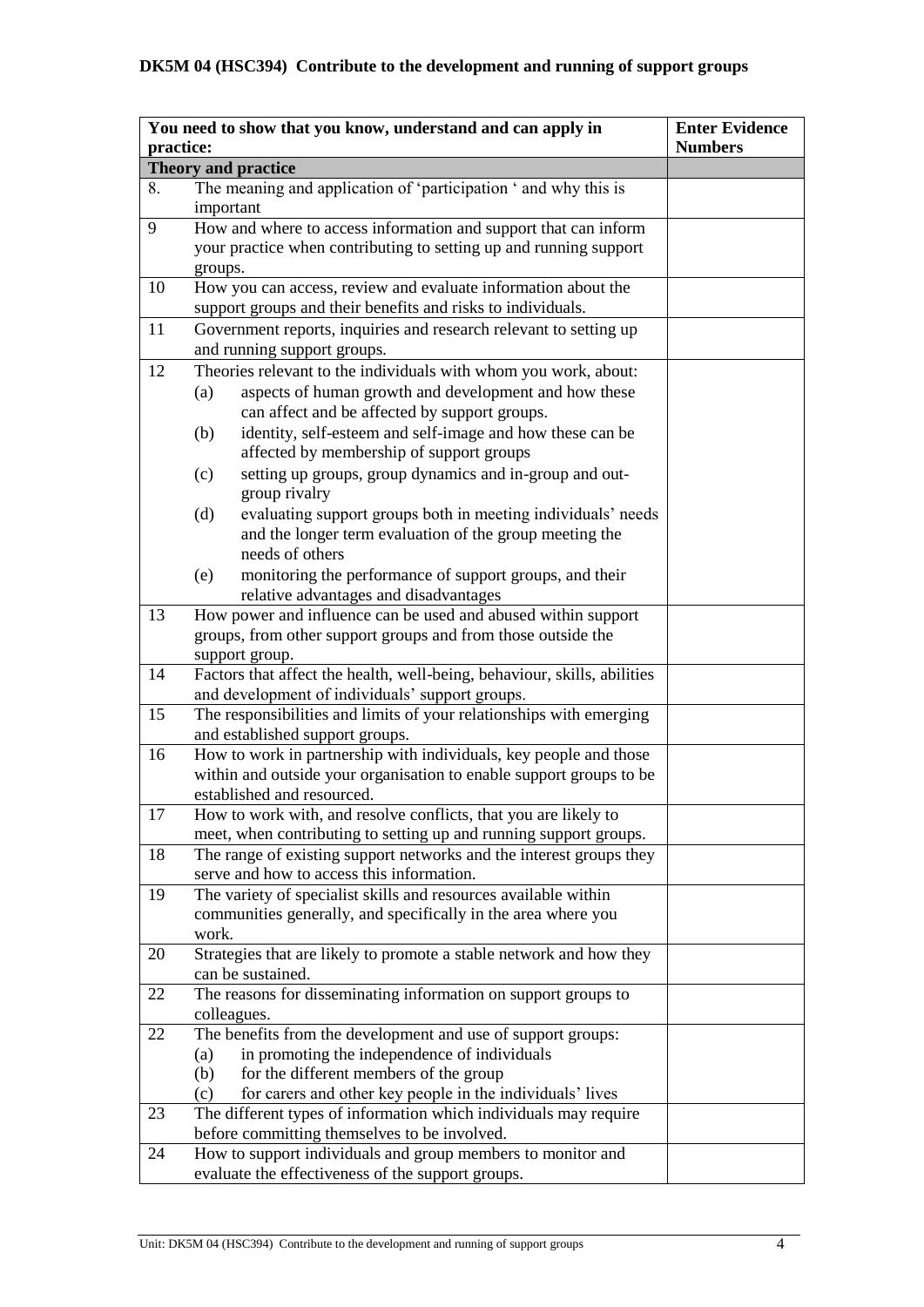| Performance criteria |                                                                                                                                                                                                                                                                                   |  |           |    |             |           |           |
|----------------------|-----------------------------------------------------------------------------------------------------------------------------------------------------------------------------------------------------------------------------------------------------------------------------------|--|-----------|----|-------------|-----------|-----------|
|                      |                                                                                                                                                                                                                                                                                   |  | <b>RA</b> | EW | $\mathbf 0$ | ${\bf P}$ | <b>WT</b> |
| 1                    | You work independently, and with others<br>to identify, evaluate and access sources of<br>information about support and<br>community groups, that might be of value<br>to individuals with differing health and<br>care needs.                                                    |  |           |    |             |           |           |
| 2                    | You encourage existing groups to make<br>their services and experiences known to<br>others.                                                                                                                                                                                       |  |           |    |             |           |           |
| 3                    | You help individuals and key people to<br>identify and communicate their support<br>needs and how existing support groups<br>can meet these.                                                                                                                                      |  |           |    |             |           |           |
| 4                    | You identify and encourage individuals<br>to:<br>make contact with existing groups<br>(a)<br>that could meet their health and<br>care needs<br>share their experiences and help<br>(b)<br>them come to terms with their<br>changing needs and circumstances,<br>where appropriate |  |           |    |             |           |           |
| 5                    | You support individuals and others to<br>identify any gaps in the existing provision<br>for which community groups could be<br>developed.                                                                                                                                         |  |           |    |             |           |           |
| 6                    | You support individuals to evaluate the<br>effectiveness of the existing groups in<br>meeting their needs.                                                                                                                                                                        |  |           |    |             |           |           |

## **HSC394.1 Contribute to identifying and forming groups to support individual needs**

# **HSC394.2 Support individuals and groups to develop their own networks**

| Performance criteria                                                                                              |                                         |  |    |    |   |    |
|-------------------------------------------------------------------------------------------------------------------|-----------------------------------------|--|----|----|---|----|
|                                                                                                                   |                                         |  | RA | EW | P | WТ |
|                                                                                                                   | You encourage individuals to identify   |  |    |    |   |    |
| how they would go about developing<br>their own support groups where there are<br>gaps in the existing provision. |                                         |  |    |    |   |    |
|                                                                                                                   |                                         |  |    |    |   |    |
|                                                                                                                   |                                         |  |    |    |   |    |
|                                                                                                                   | You encourage individuals to check that |  |    |    |   |    |
|                                                                                                                   | people, who they would wish to be       |  |    |    |   |    |
| involved, are prepared to be part of the                                                                          |                                         |  |    |    |   |    |
|                                                                                                                   | group.                                  |  |    |    |   |    |
|                                                                                                                   | You follow organisational procedures to |  |    |    |   |    |
|                                                                                                                   | put individuals in contact with other   |  |    |    |   |    |
|                                                                                                                   | people who may have the same interests, |  |    |    |   |    |
|                                                                                                                   | similar difficulties and purposes.      |  |    |    |   |    |

*EW = Expert Witness P = Product (Work) WT = Witness Testimony*

*DO = Direct Observation RA = Reflective Account Q = Questions*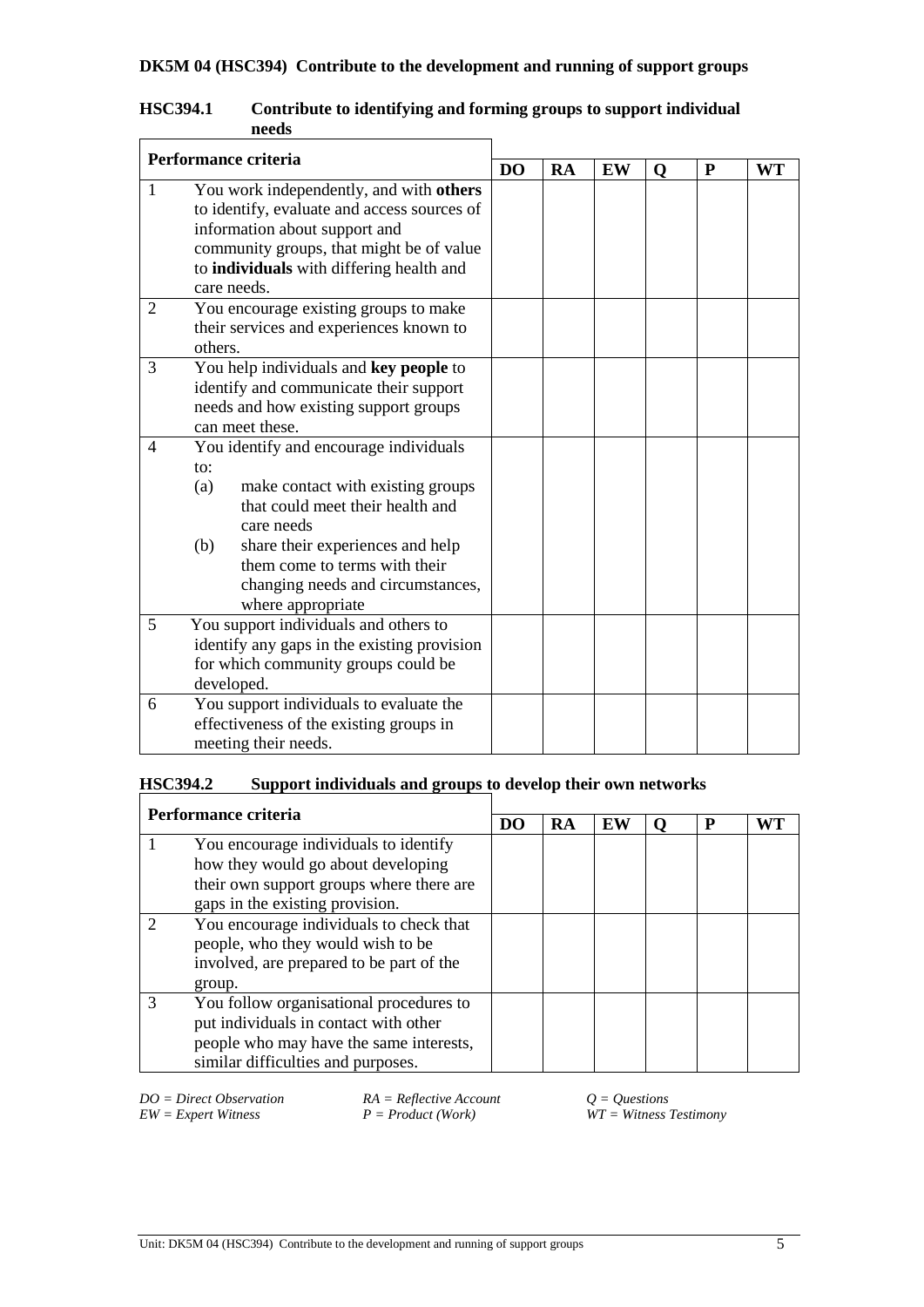|   | Performance criteria                                                                                                                                                          |    |    |    |   |   |    |
|---|-------------------------------------------------------------------------------------------------------------------------------------------------------------------------------|----|----|----|---|---|----|
|   |                                                                                                                                                                               | DO | RA | EW | 0 | P | WT |
| 4 | You encourage newly formed alliances to<br>explore the possibility of setting up a<br>group to support the members, ensuring<br>that you maintain confidential<br>agreements. |    |    |    |   |   |    |
| 5 | You assist individuals to develop their<br>own support groups offering appropriate<br>help and advice about the group's<br>formation.                                         |    |    |    |   |   |    |
| 6 | You identify sources of funding and<br>resources that could be accessed for<br>particular support groups.                                                                     |    |    |    |   |   |    |
| 7 | You help individuals complete any<br>paperwork to access resources for the<br>development and running of the support<br>group.                                                |    |    |    |   |   |    |

| <b>HSC394.2</b><br>Support individuals and groups to develop their own networks (cont) |  |
|----------------------------------------------------------------------------------------|--|
|----------------------------------------------------------------------------------------|--|

| <b>HSC394.3</b> |  | Contribute to the running and evaluation of support groups |
|-----------------|--|------------------------------------------------------------|
|                 |  |                                                            |

| Performance criteria |                                           |                |    |    |   |   |           |
|----------------------|-------------------------------------------|----------------|----|----|---|---|-----------|
|                      |                                           | D <sub>O</sub> | RA | EW | Q | P | <b>WT</b> |
| 1                    | You provide advice and seek additional    |                |    |    |   |   |           |
|                      | expertise, to support the running of      |                |    |    |   |   |           |
|                      | support groups.                           |                |    |    |   |   |           |
| 2                    | You evaluate the amount of time and       |                |    |    |   |   |           |
|                      | assistance you are able to give to the    |                |    |    |   |   |           |
|                      | running of the support groups.            |                |    |    |   |   |           |
| 3                    | You make clear your responsibilities and  |                |    |    |   |   |           |
|                      | commitment to the group, encouraging      |                |    |    |   |   |           |
|                      | individuals within the group to take on   |                |    |    |   |   |           |
|                      | the responsibilities for running and      |                |    |    |   |   |           |
|                      | evaluating the group themselves.          |                |    |    |   |   |           |
| 4                    | You assist the group to:                  |                |    |    |   |   |           |
|                      | identify its purpose, aims and<br>(a)     |                |    |    |   |   |           |
|                      | objectives                                |                |    |    |   |   |           |
|                      | set up its own working practices<br>(b)   |                |    |    |   |   |           |
|                      | outline the responsibilities of<br>(c)    |                |    |    |   |   |           |
|                      | group members                             |                |    |    |   |   |           |
|                      | make their own decisions about the<br>(d) |                |    |    |   |   |           |
|                      | direction of the group and who            |                |    |    |   |   |           |
|                      | should be invited to be involved          |                |    |    |   |   |           |
| 5                    | You help group members to:                |                |    |    |   |   |           |
|                      | resolve conflicts<br>(a)                  |                |    |    |   |   |           |
|                      | provide an inclusive environment<br>(b)   |                |    |    |   |   |           |
|                      | for group members                         |                |    |    |   |   |           |
|                      | protect group members from the<br>(c)     |                |    |    |   |   |           |
|                      | risk of danger, harm and abuse            |                |    |    |   |   |           |

*DO = Direct Observation RA = Reflective Account Q = Questions*

*EW = Expert Witness P = Product (Work) WT = Witness Testimony*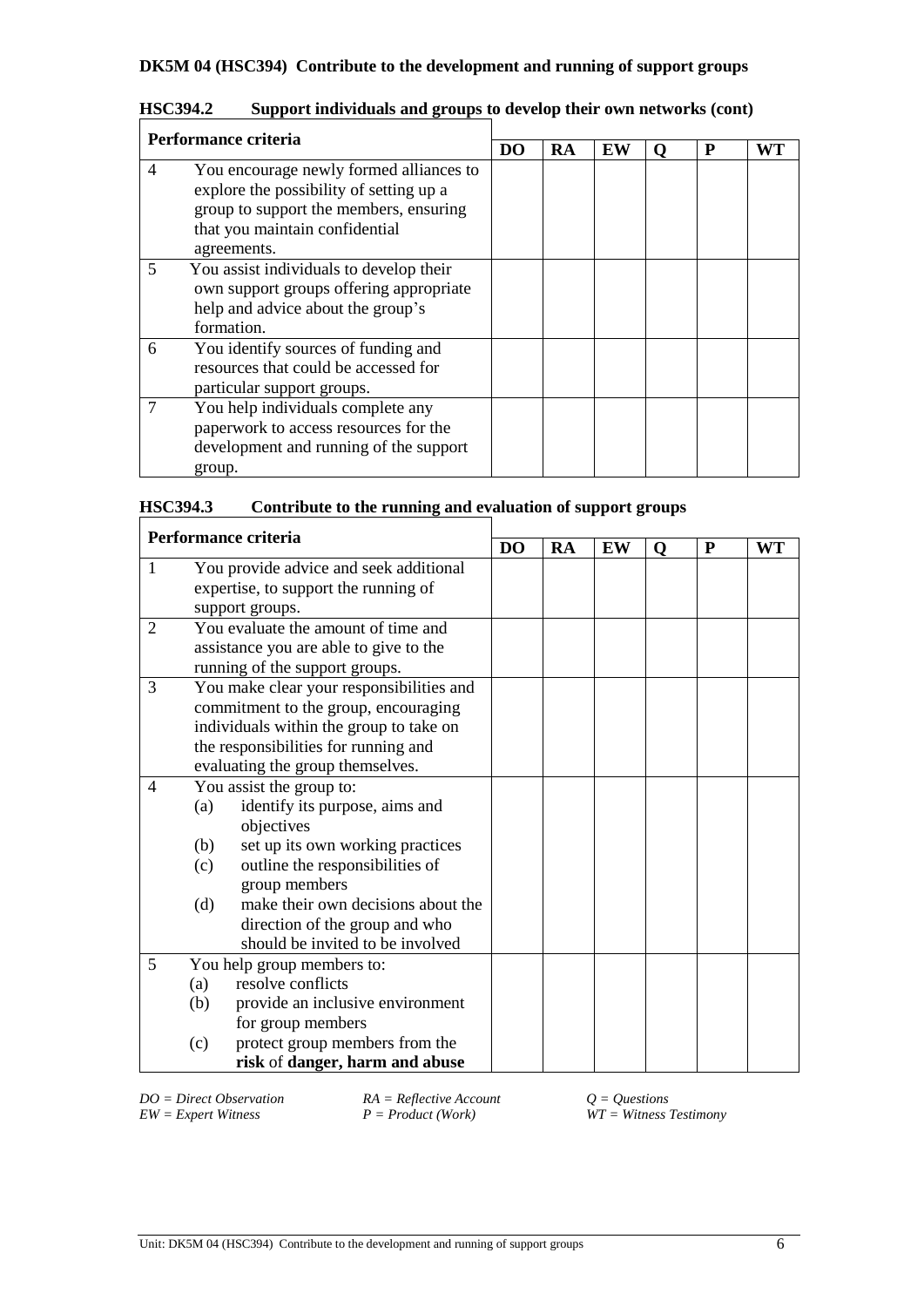| Performance criteria |                                                                                                                                  |  |    |    |  |  |
|----------------------|----------------------------------------------------------------------------------------------------------------------------------|--|----|----|--|--|
|                      |                                                                                                                                  |  | RA | EW |  |  |
|                      | You support group members to evaluate<br>the group's activities and usefulness to its<br>members in meeting their support needs. |  |    |    |  |  |
|                      | You remove yourself from the group<br>when it is sufficiently established to<br>enable it to continue without your input.        |  |    |    |  |  |

**HSC394.3 Contribute to the running and evaluation of support groups (cont)**

*DO* = *Direct Observation RA* = *Reflective Account*  $Q = Q$ *uestions* <br>*EW* = *Expert Witness* <br>*P* = *Product* (*Work*) *WT* = *Witness* <br>*WT* = *Witness* <br>*P* = *Product* (*Work*)

 $\overline{W}T = \textit{Witness}$  Testimony